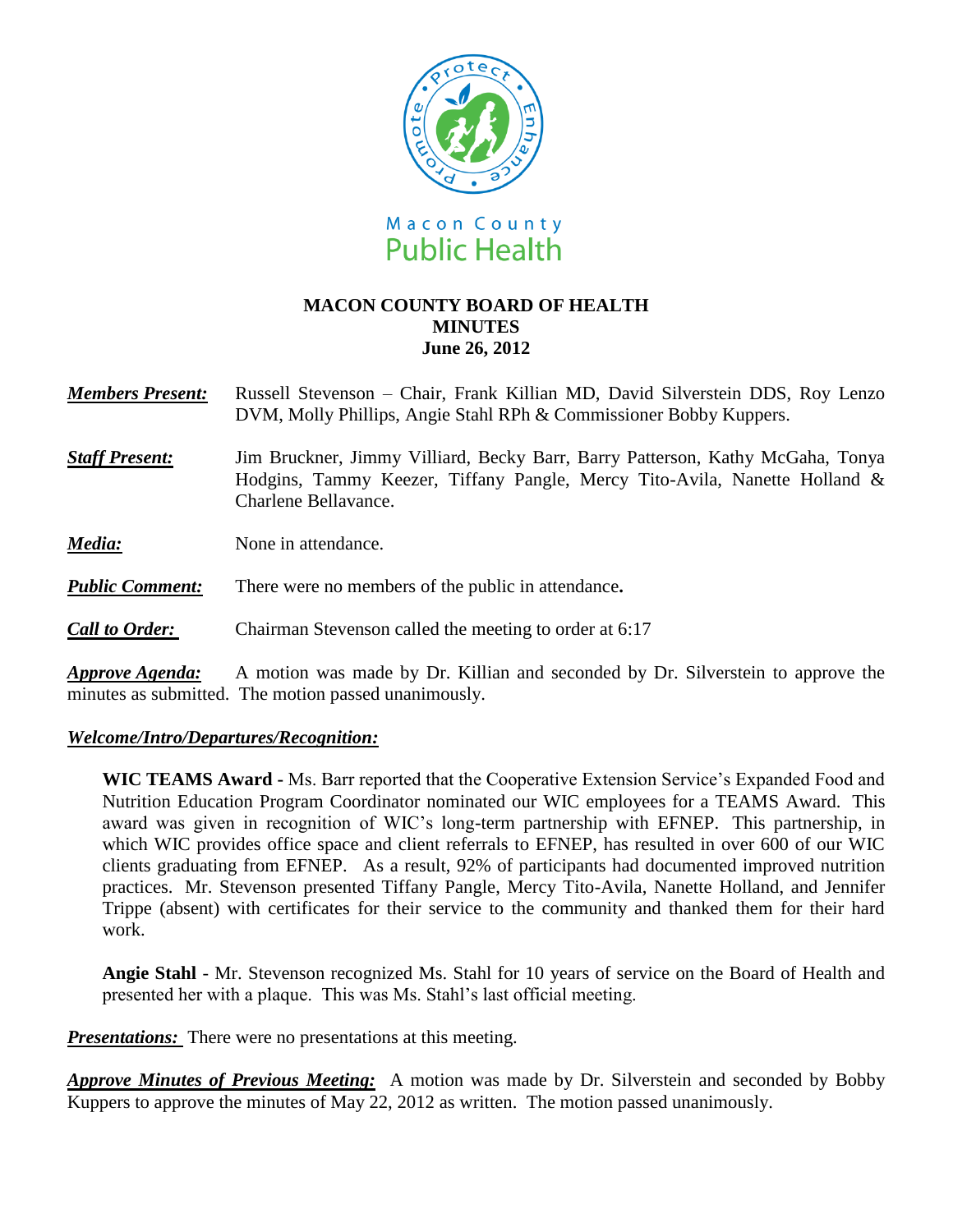# *Old Business:*

**FY 12 Monthly Budget Report -** Ms. Hodgins reported that the expenditures for the month of June were slightly higher than anticipated due to the purchase of carpet and two new vehicles. She predicted that by the end of the fiscal year we should be at 87% of anticipated expenditures. The revenue was also slightly under what was projected for the month. Dr. Silverstein thanked Ms. Hodgins for providing this report to the Board each month.

**FY 13 Department Budget Update** - Mr. Bruckner reported that the county approved the purchase of carpet for the building. It is in the process of being installed. We have also received approval for two of the three new vehicles we requested. They are in the county maintenance lot and waiting on license plates and registration. There were no changes to the proposed budget for FY 2013. There is a meeting for department heads with the County Manager on July  $3<sup>rd</sup>$  to discuss the Commissioner's approved budget.

**Legislative Update -** Mr. Bruckner reported that House Bill 438 which is a Human Services consolidation bill has passed the Legislature and has been sent to the Governor for signature. If the governor votes for it, it will become law. Mr. Bruckner also reported House Bill 1075 proposes changes to the way LME's are structured. The bill will also change the structure of the LME boards. One drawback to this bill is it will only allow one county commissioner representative from among the 15 counties making up Smoky Mountain's catchment area to have a seat on their board. In addition, this bill will most likely force the further consolidation of the LME's. The goal as it appears in this bill is to reduce the number of LMEs to five (5).

**Community Transformation Grant Update** - Ms. Barr reported that the name for the Community Transformation Grant has been changed to the Community Transformation Project. We have hired a Regional Coordinator for the project. She will be the immediate supervisor of the Intervention Specialists in the other counties. Her name is Elaine Russell and she started June 18 and has completed a modified orientation. The intervention Specialist for Macon/Clay/Cherokee counties has also been hired and starts in two weeks. They will be interviewing for the other two Intervention Specialist positions for Haywood/Transylvania counties and Jackson/Swain/Graham counties on Monday, July 2<sup>nd</sup>. They are in the midst of strategic planning which is due to the state in September. The second strategic planning meeting is scheduled for tomorrow in Clay County. The planning committee will be working on establishing project infrastructure, the beginnings of a communications plan, and what components in the regional action plan to focus on first. Ms. Russell is working on the Development of Memos of Understanding with counties we are going to be working with, development of a detailed budget, and what we will need as far as technology.

**Tattoo Fees -** Mr. Patterson stated that in response to public inquiry, the board at their last meeting requested a review of Tattoo fees. A review was conducted considering staff time, administrative support time, vehicle, computer, software, database management, equipment, staff training and authorizations, etc. After discussion Mr. Stevenson asked board members for a motion on this matter. There was no motion to make any changes to the current fees.

### *New Business:*

**WIC AUDIT -** Ms. Pangle reported that the WIC Program was audited in June. Two members from the Nutrition services branch in Raleigh reviewed the entire program and confirmed that they are in compliance with the WIC program policies. They also asked if they could use our outreach campaign as a benchmark program to share with other local health department WIC programs. Ms. Pangle also informed the board that the vacant WIC Nutritionist position had been filled.